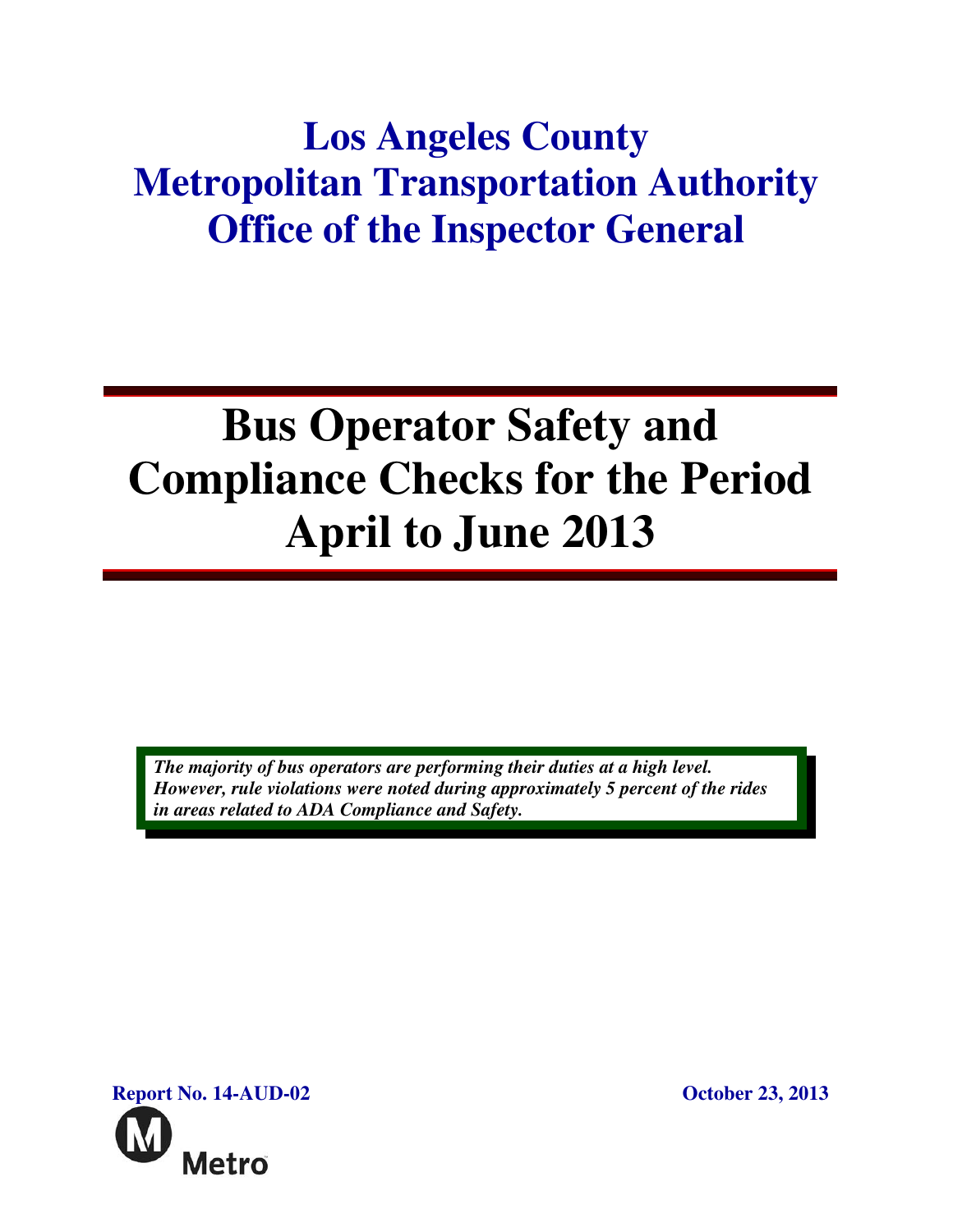

**Los Angeles County Metropolitan Transportation Authority**  Office of the Inspector General 818 West 7<sup>th</sup> Street, Suite 500 Los Angeles, CA 90017

| DATE: | October 23, 2013 |  |
|-------|------------------|--|
|-------|------------------|--|

TO: **Arthur Leahy** Chief Executive Officer retomi

**FROM:** Jack Shigetorui Deputy Inspector General for Audits

Bus Operator Safety and Compliance Checks for the Period April to June 2013 **SUBJECT:**  $(Report No: 14-AUD-02)$ 

The Office of the Inspector General implemented an undercover "ride along" program to monitor bus operations. This program is intended to supplement any action that Metro might undertake to monitor and confirm bus operator compliance with safety and customer service policies, such as the prohibition on use of cell phones while driving, calling out stops if the automated system is not in use, and various Americans with Disability Act compliance matters.

This report summarizes our observations of bus operations for the period April to June 2013. During the period, we completed 128 observations of Metro bus operators. Overall, we found that most operators performed their duties in accordance with Metro policies and rules. We found rule violations in 6 of the 128 observations made, during one observation, more than one violation was observed. In total, there were 7 violations observed and 3 written notifications of violations were issued by OIG staff during a ride. For all of the written notifications, management took appropriate corrective action. We also gave notifications of positive performance of three operators to their managers.

On October 10, 2013, we provided Metro management with a draft report for their review; no comments were received from management.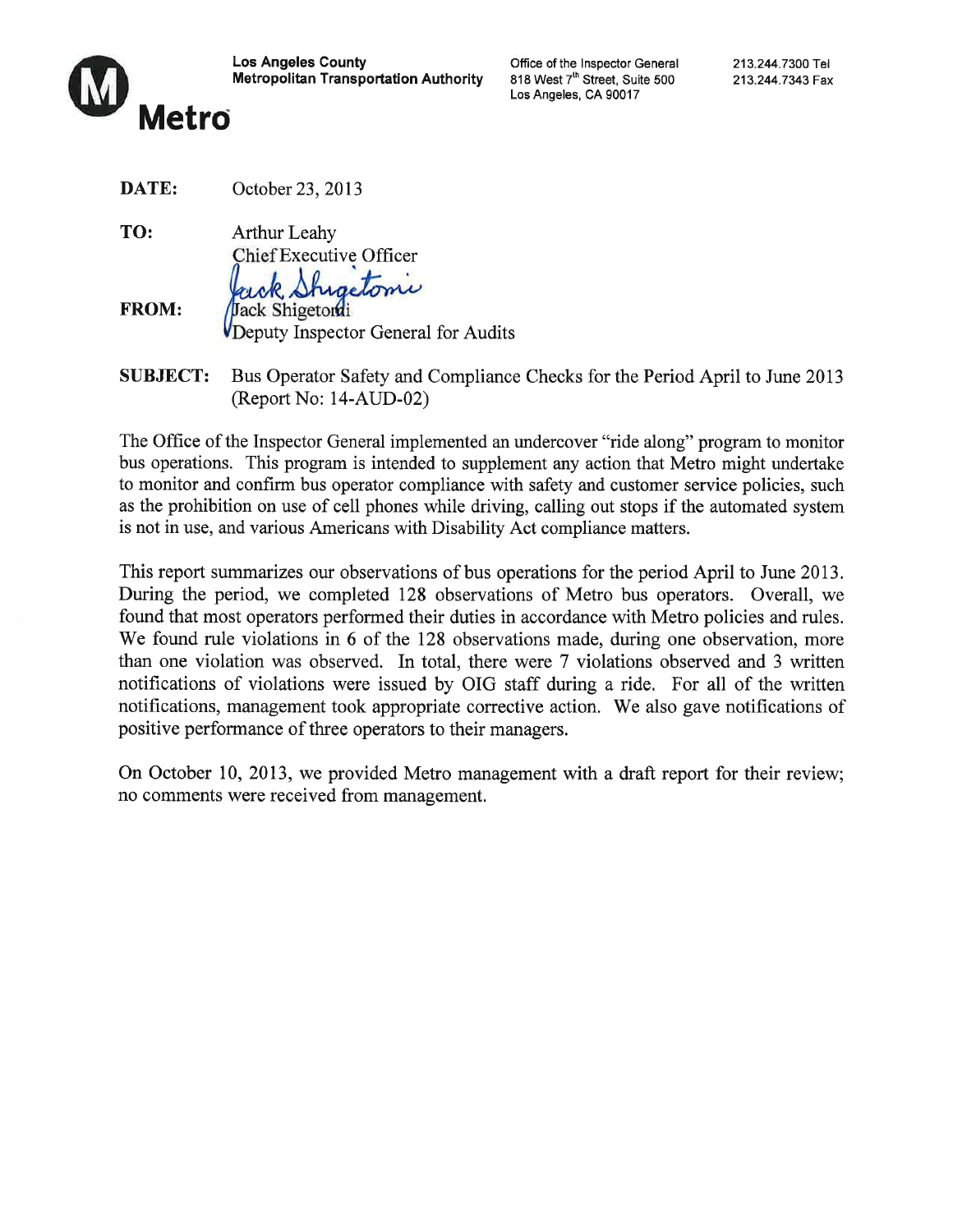## TABLE OF CONTENTS

#### **Page**

|                 |                                                               | 1                       |
|-----------------|---------------------------------------------------------------|-------------------------|
|                 |                                                               | 1                       |
|                 |                                                               | $\overline{2}$          |
|                 |                                                               | $\overline{2}$          |
| A.              |                                                               | $\overline{\mathbf{3}}$ |
|                 | 1. Metro's Wheelchair Securement Policy Not Followed          | $\overline{\mathbf{3}}$ |
|                 | 2.                                                            | 3                       |
| <b>B.</b>       | Operator Safety Related Areas - Operator Not Wearing Seatbelt | $\boldsymbol{4}$        |
|                 |                                                               | $\boldsymbol{4}$        |
|                 | <b>ATTACHMENTS</b>                                            |                         |
| A.              |                                                               | 5                       |
| <b>B.</b>       | Summary of Observation Results for the Last Four Quarters     | 6                       |
| $\mathcal{C}$ . |                                                               | 7                       |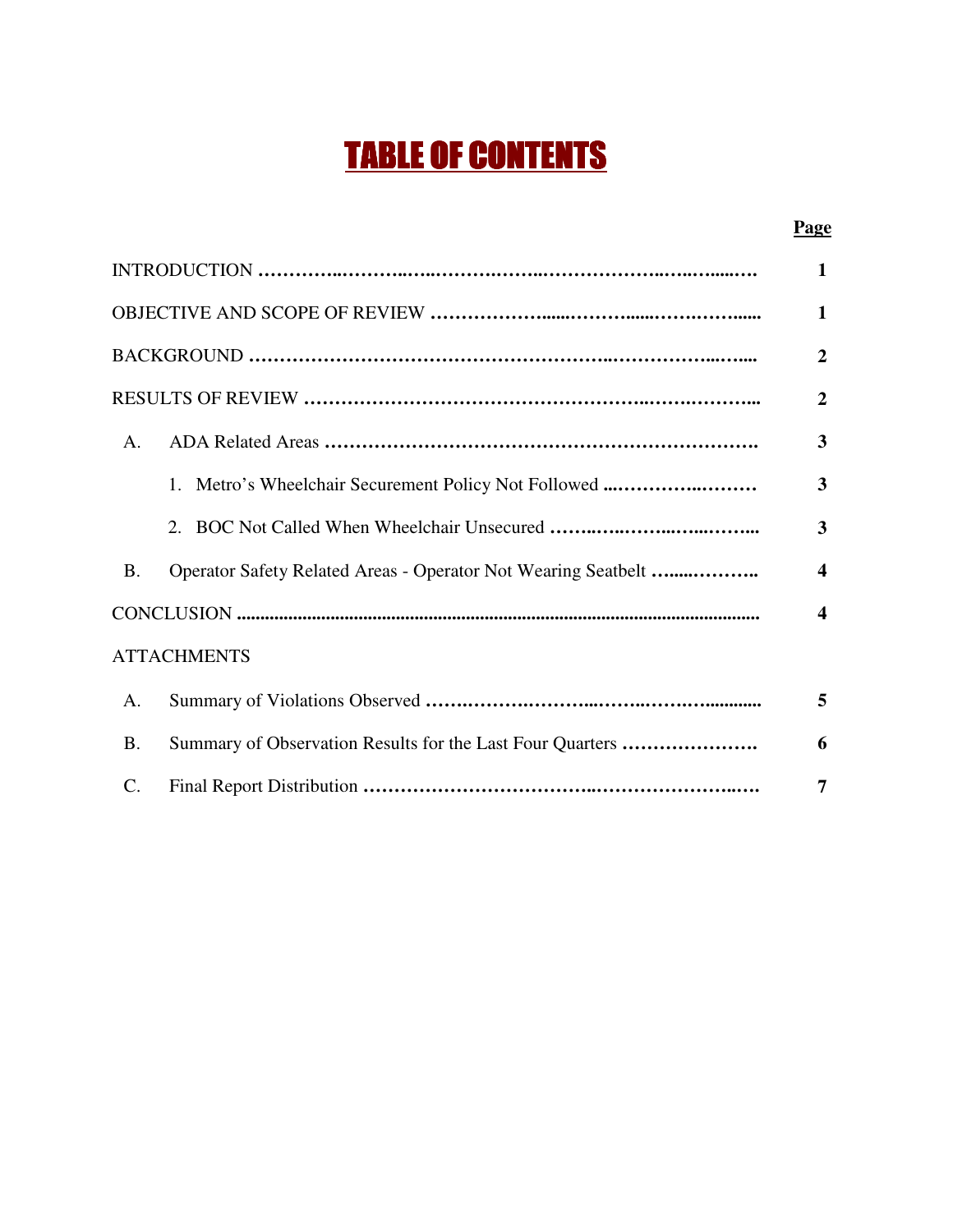### **INTRODUCTION**

In October 2009, the Office of the Inspector General (OIG) implemented an undercover "ride along" program to monitor bus operator performance to assist Metro in improving the efficiency and effectiveness of operations. This program is intended to supplement any action<sup>1</sup> that Metro might undertake to monitor and confirm bus operator compliance with safety and customer service policies, such as the prohibition on use of cell phones while driving, calling out stops if the automated system is not in use, and various Americans with Disabilities Act (ADA) compliance matters. The OIG Audit and Investigation Units jointly performed this review. This report summarizes our observations of bus operator performance during the period April to June 2013.

As part of this monitoring program, OIG observers issue commendation recommendations for extraordinary services and written notifications<sup>2</sup> to bus operators who commit significant violations. These violations include actions such as using personal cell phones, not wearing a seat belt, and not following certain ADA policies such as wheelchair securement. The immediate notification of the violations observed provides information to operators and management in a timely manner which is in accordance with union policy and gives management the ability to take further action, if deemed necessary.

This is our 15<sup>th</sup> quarterly report to Metro management since the inception of the OIG "ride" along" program. Three of the previous 14 reports covered contract bus operations. Our prior quarterly reviews had different focuses for selecting the operators to be observed, such as Metro bus lines with the greatest number of complaints, bus operators who received the most complaints, and bus lines that received the most ADA complaints.

## **OBJECTIVE AND SCOPE OF REVIEW**

The objective of our review was to determine whether bus operators were complying with safety and customer service policies as well as various ADA compliance laws and regulations.

For this quarter, we focused on lines with the most customer complaints during the period of December 2012 to February 2013. We analyzed a Metro report<sup>3</sup> that showed customer complaints by bus line for this time period. Based on this report, we selected 12 bus lines that had the most complaints for observation. During the period April to June 2013, we

 $\overline{a}$ <sup>1</sup> Since 2009, Metro has engaged a contractor to make undercover rides to evaluate bus operator performance. In addition, division personnel conduct line rides for operator performance evaluation. Line rides are also conducted

post-accident and for customer complaints.<br><sup>2</sup> The OIG modified the TOS Initial Report Forms by crossing out "TOS" and adding "OIG" on the forms. One copy of the form is given to the operator and a copy is sent to the applicable division manager.

<sup>&</sup>lt;sup>3</sup> Report prepared by the Metro Customer Relations Department.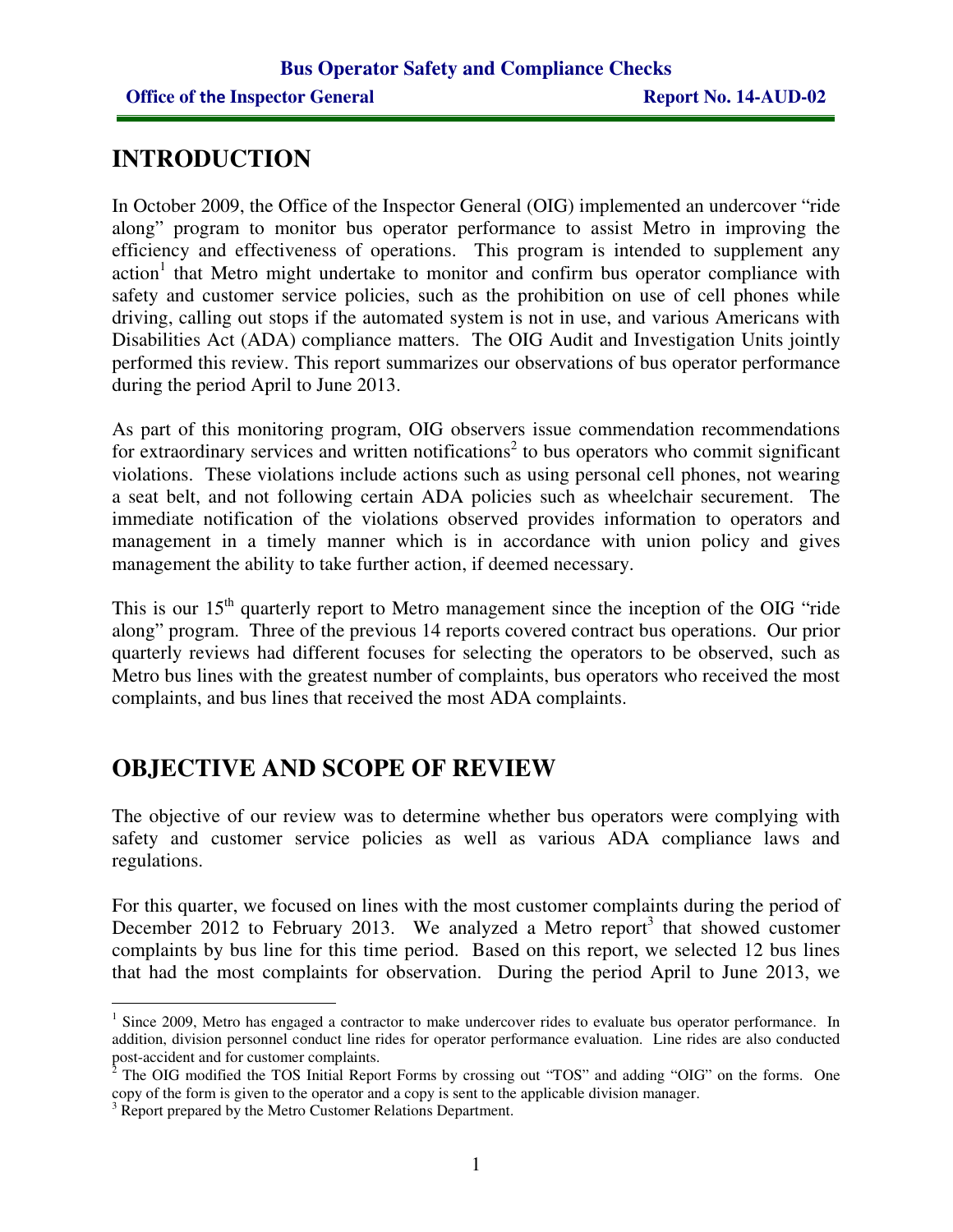completed 128 observations of Metro bus operators. We used a checklist to evaluate operator performance.

This review is not an audit; therefore Government Auditing Standards are not applicable to this review.

## **BACKGROUND**

The Operator's Rulebook and Standard Operating Procedures (SOP) contains policies and procedures governing Metro bus operator performance. The rules and SOPs in the manual are based on the principles of safety and customer service, and the premise that every individual who boards a bus deserves (1) a high standard of care and (2) to be treated with respect and dignity. The manual covers areas such as vehicle operations, operator's code of conduct, customer relations, and fare collection.

## **RESULTS OF REVIEW**

Our observations of bus operator performance showed that the majority of operators complied with Metro policies and rules. Of the 128 observations made by OIG observers, no violations were found during 122 (95%) observations. However, 7 violations were found during 6 (5%) of the observations (one observation had more than one violation). A total of 3 written notifications were issued. The 7 violations observed were in the areas related to ADA (5) and safety (2); see chart below.

#### **Chart: Violations by Category**

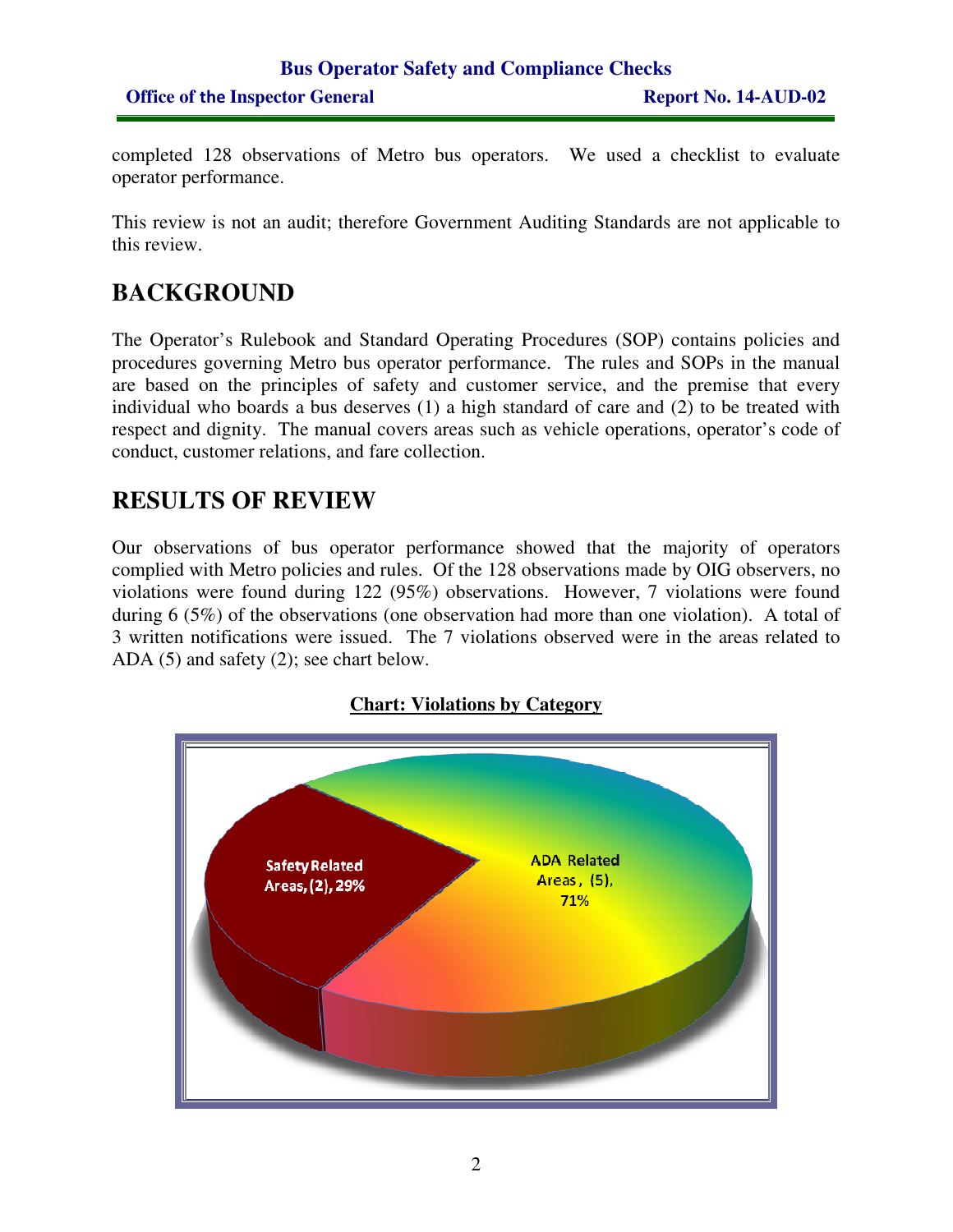#### **A. ADA Related Areas**

We observed 5 ADA related violations:

- One operator did not adhere to Metro's Wheelchair Securement Policy, and
- Four operators did not send the required notification to Bus Operations Control (BOC) that a wheelchair patron declined to be secured.

#### **1. Metro's Wheelchair Securement Policy Not Followed**

Section 7.110 of the Operator's Rulebook and Standard Operating Procedures states: "When boarding a customer using a wheelchair, the Operator is required to:

- Rise from the Operator's seat
- Move to the securement area
- Request that customers who may be seated in the designated wheelchair securement area move to another seat
- Lift the seat and prepare the area for wheelchair securement

When the customer has boarded and is in the securement area, the Operator must announce in a clear, distinct voice, 'with your permission, I am going to secure your wheelchair."

During our observations, one bus operator did not rise from his seat and announce that he was going to secure the customer's wheelchair. The OIG observer provided the operator with a written notification of this violation. In response to the written notification, division management advised that the operator would be counseled and trained.

#### **2. BOC Not Called When Wheelchair Unsecured**

Twenty-seven of the 32 wheelchair customers boarding Metro buses during our observations declined securement. However, in four of these instances, the operator did not send the required notification to BOC that the wheelchair customer declined to be secured. Section 7.110 of the Operator's Rulebook and Standard Operating Procedures states: "In the event a customer in a wheelchair refuses to be secured, Operators may not refuse to transport the customer; however, notify BOC of the customer's refusal to be secured at the time the wheelchair boarding is reported." Management advised that operators would be counseled and trained.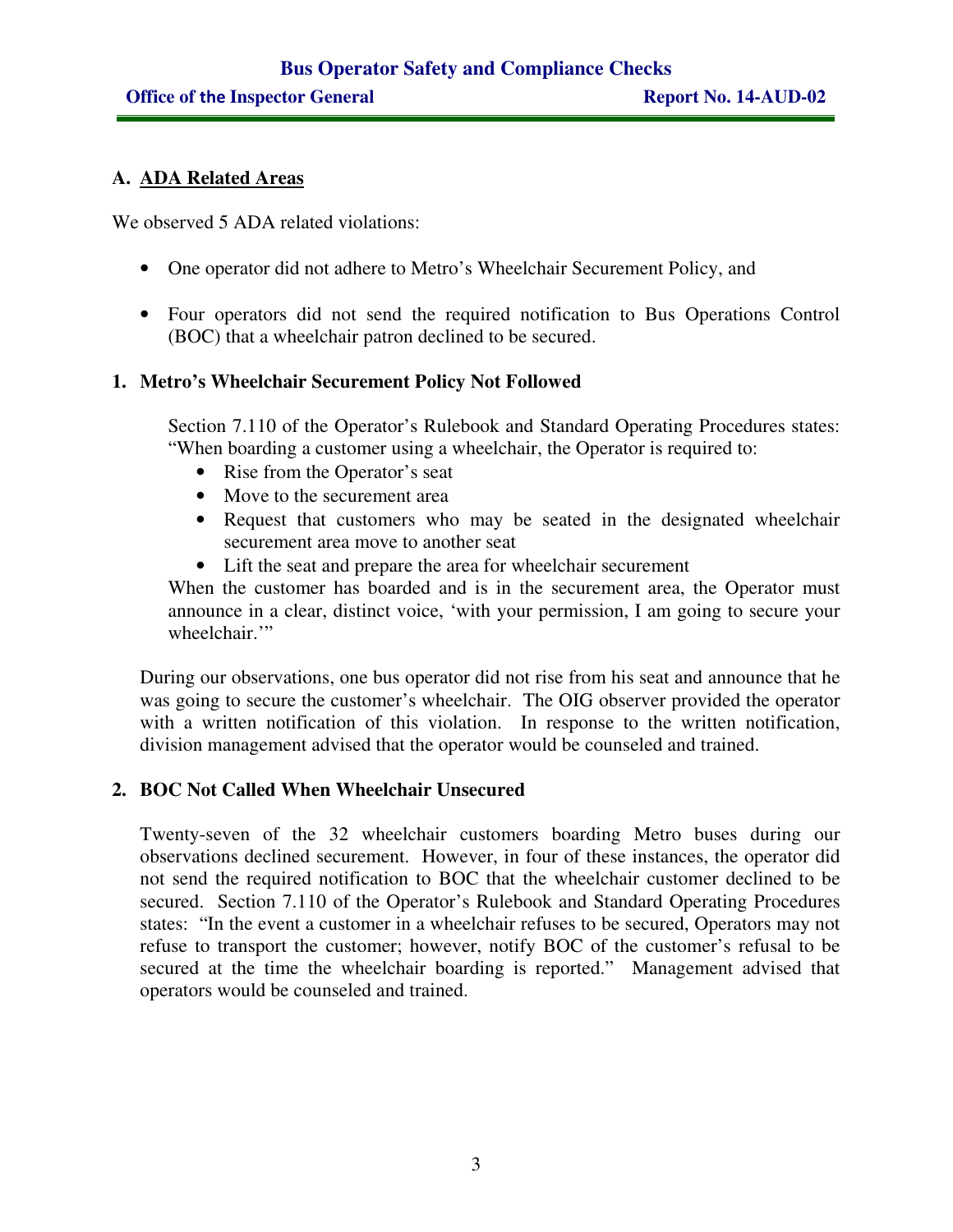#### **B. Operator Safety Related Areas**

Operator Not Wearing Seatbelt: We observed two bus operators not wearing a seat belt while operating the Metro bus. Section 2.39 of the Operator's Rulebook states: "The use of seatbelts and shoulder belts (if equipped) is mandatory when operating any Metro vehicle." Usage of seat belts helps to protect the operator from serious injury or death in case of an accident. The OIG observers provided the two operators with a written notification of this violation. In response to the written notifications, division management advised that the incident will be recorded as a major rule violation and operators would be counseled.

## **CONCLUSION**

During the quarter, we completed 128 observations of Metro bus operators. We found that the majority of Metro bus operators are performing their duties at a high level and take pride in providing the best customer service to bus patrons. To ensure that operator performance stays at a high level, management should continue to stress the importance of adhering to all policies and procedures. Based on the results of our review, management should emphasize compliance with rules related to:

- following wheelchair securement procedures,
- calling BOC when wheelchairs are not secured, and
- not wearing seat belt when operating bus.

During our observations, we also noted operators who carried out their duties in an exemplary manner. When we noted excellent performance, we sent an email to the Division Transportation Operations Manager. Examples are:

- Operator's quick and skillful reaction avoided a collision with a vehicle that pulled in front of bus.
- Operator dealt with a rude customer in an extraordinary manner.
- Operator went out of his way to be extremely helpful to patrons.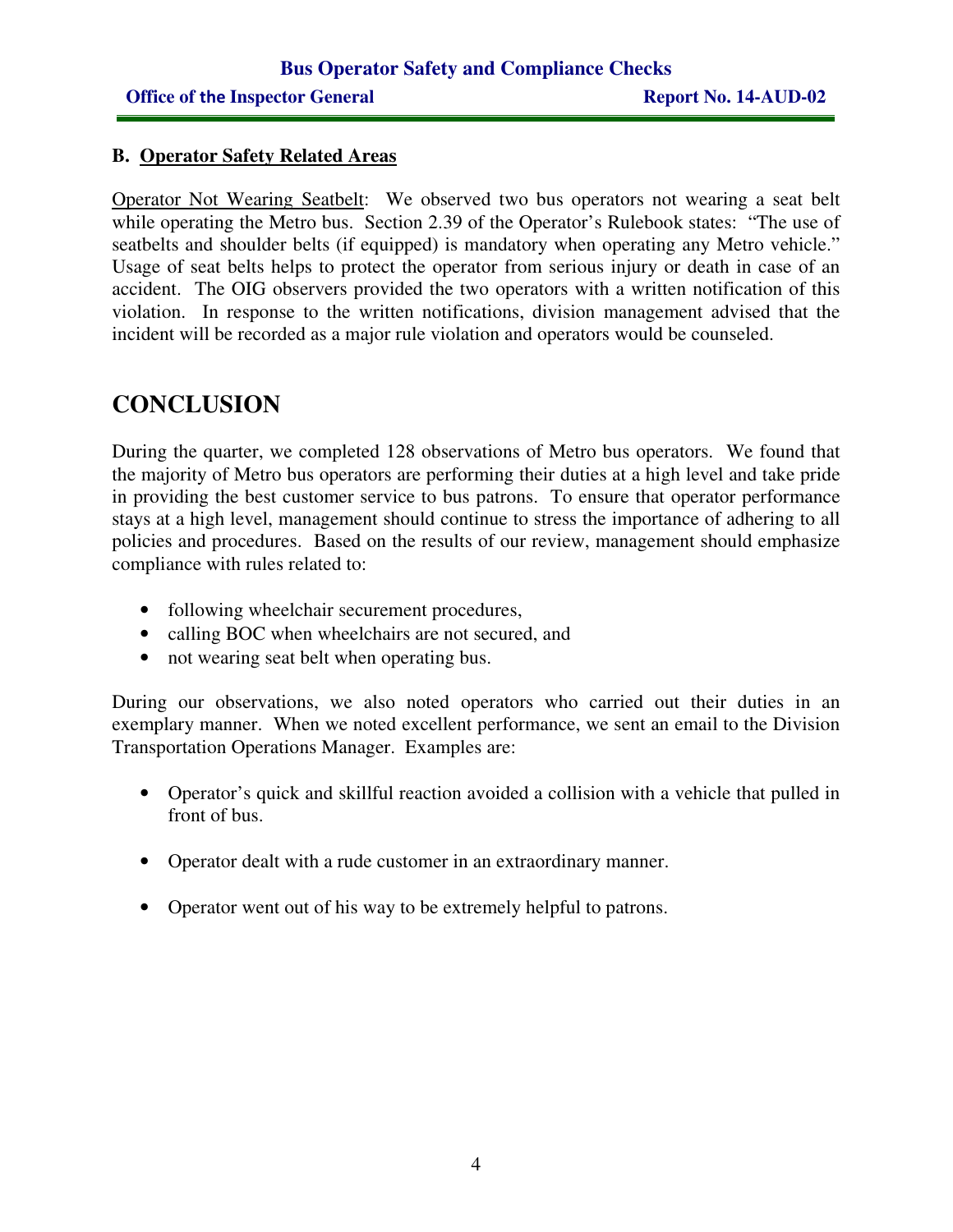## **Summary of Violations Observed April to June 2013**

| <b>Observation Areas</b>                        | <b>Instances</b><br><b>Observed</b> |
|-------------------------------------------------|-------------------------------------|
| <b>ADA Related Areas</b>                        |                                     |
| Wheelchair securement policy not followed       |                                     |
| BOC not called when wheelchair patron unsecured |                                     |
|                                                 |                                     |
| <b>Operator Safety Areas</b>                    |                                     |
| Operator not wearing seat belt while driving    |                                     |
|                                                 |                                     |
| <b>TOTAL</b>                                    |                                     |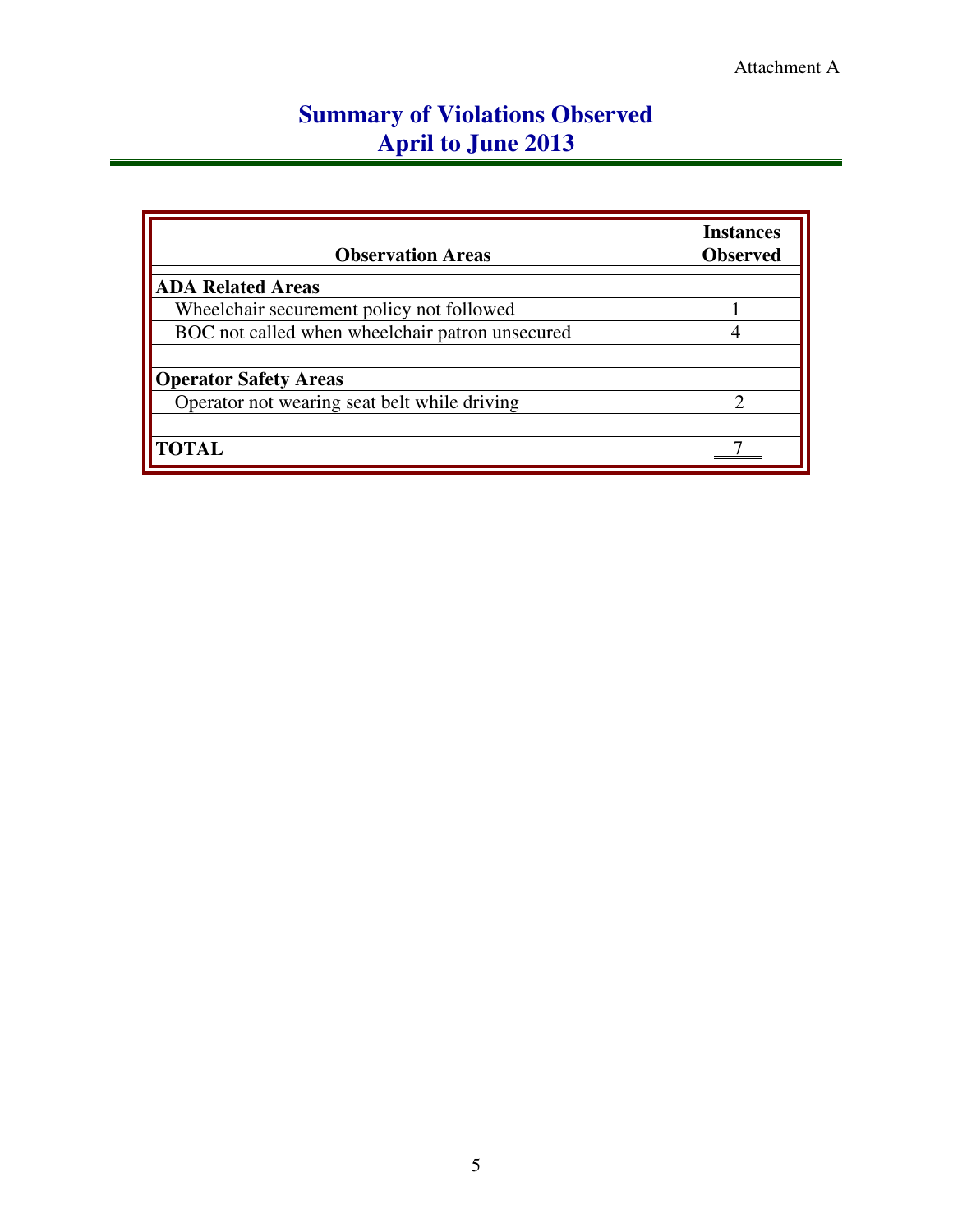## **Summary of Observation Results For the Last Four Quarters**

| <b>Observation Areas</b>                                              | <b>Instances Observed</b>     |                       |                              |                       |
|-----------------------------------------------------------------------|-------------------------------|-----------------------|------------------------------|-----------------------|
|                                                                       | <b>July to Sep</b><br>2012(A) | Oct to Dec<br>2012(B) | <b>Jan to Mar</b><br>2013(A) | Apr to Jun<br>2013(A) |
| <b>ADA Related Areas</b>                                              |                               |                       |                              |                       |
| Operator did not rise from seat and move to<br>securement area        | 6                             | $\overline{0}$        | $\Omega$                     | 1                     |
| Operator did not ask to secure wheelchair<br>patron                   | 1                             | $\theta$              | $\Omega$                     | $\theta$              |
| Wheelchair patron not secured, BOC/<br>Contractor Dispatch not called | 3                             | $\overline{2}$        | $\overline{\mathcal{A}}$     | $\overline{4}$        |
| Wheelchair patron denied boarding, BOC<br>not called                  | $\overline{0}$                | $\overline{0}$        | $\theta$                     | $\Omega$              |
| Wheelchair patron passed up                                           | $\overline{0}$                | $\overline{0}$        | $\overline{0}$               | $\Omega$              |
| Stops not announced when AVA not in use                               | $\overline{0}$                | $\boldsymbol{0}$      |                              | $\mathbf{0}$          |
| Assistance not offered to patron who                                  | $\overline{0}$                | $\overline{0}$        | $\overline{0}$               | $\overline{0}$        |
| appears to have special needs                                         |                               |                       |                              |                       |
| <b>Operator Safety Areas</b>                                          |                               |                       |                              |                       |
| Using personal cell phone while driving bus                           | $\overline{0}$                | $\overline{0}$        | $\mathbf{0}$                 | $\theta$              |
| Unnecessary conversation                                              | $\theta$                      | $\theta$              | 1                            | $\theta$              |
| Eating or drinking while driving                                      | $\overline{4}$                | $\Omega$              | 1                            | $\theta$              |
| Not wearing seat belt while driving                                   | 6                             | $\overline{0}$        | $\overline{2}$               | 2                     |
| Not obeying traffic laws                                              | $\overline{0}$                | $\theta$              | $\overline{0}$               | $\overline{0}$        |
| Operator Discourtesy                                                  | $\Omega$                      | $\Omega$              | 0                            | $\Omega$              |
| <b>Bus Uniforms</b>                                                   |                               |                       |                              |                       |
| Bus Operator was not wearing approved<br>uniform                      | $\theta$                      | 3                     | $\Omega$                     | $\boldsymbol{0}$      |
| <b>Total Violations Observed</b>                                      | 20                            | 5                     | 9                            | 7                     |
| <b>Number of Observations Made</b>                                    | 170                           | 111                   | 138                          | 128                   |
| <b>Number of Observations with Violations</b>                         | 15                            | 5                     | 8                            | 6                     |
| <b>Percentage of Observations with Violations</b>                     | $9\%$                         | 5%                    | 6%                           | 5%                    |

(A) Multiple violations were noted during some of the observations.

(B) Contracted Bus Operators.